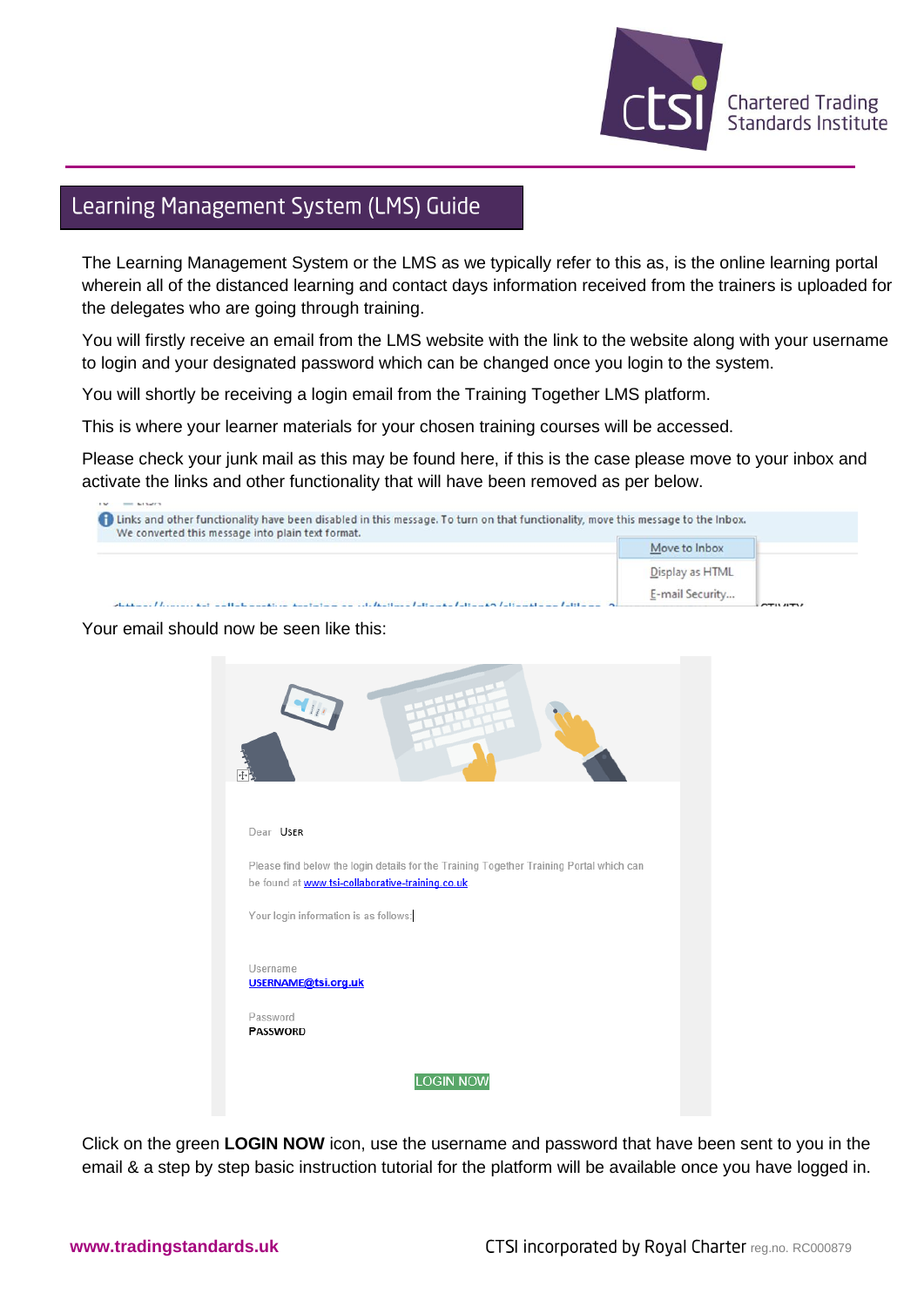The materials can take a while to load once you activate your account from the login page, so please do contact us via email if you are still unable to access your training materials.

The first page that you access should look like this:

| Learning<br>PlanCatalogArchiveTraining CalendarCPD PointsTranscript My QueriesTraining Requests |   |                                           |                                           |
|-------------------------------------------------------------------------------------------------|---|-------------------------------------------|-------------------------------------------|
| <b>LMS</b><br>Dashboard                                                                         |   |                                           |                                           |
| <b>Overall Progress</b>                                                                         | × | <b>CPD Points</b><br>,                    | <b>Compliance Status</b><br>$\mathcal{P}$ |
| 2 Started<br>6 Completed<br>3 Not Started<br>$\bullet$ 0 Due                                    |   | i There are no updates to display here    | i There are no updates to display here    |
| <b>Upcoming Events</b>                                                                          |   | <b>Recent Activities</b><br>View Calendar |                                           |
| <i>i</i> No events found                                                                        |   | <i>i</i> No activities found              |                                           |
|                                                                                                 |   |                                           |                                           |

For a more comprehensive user manual you can access this via the dashboard on the top right of your screen:

Click on the silhouette next to the notifications bell.



Once you login to the system you will come to the homepage where you will see any announcements that the Qualifications Team or the trainers have put out to the delegates. You will also see your overall process chart which will show when you have completed or started a course so you can keep on top of your courses if you have multiple. training together

Down the left-hand side of the page there is a purple bar with options to choose from. To access your training courses, you will need to click Learning and then this will bring up further options. You will then need to select 'Plan' which will bring up your courses for you to access and work through. All of your learning curriculums will then appear here for you to work through.